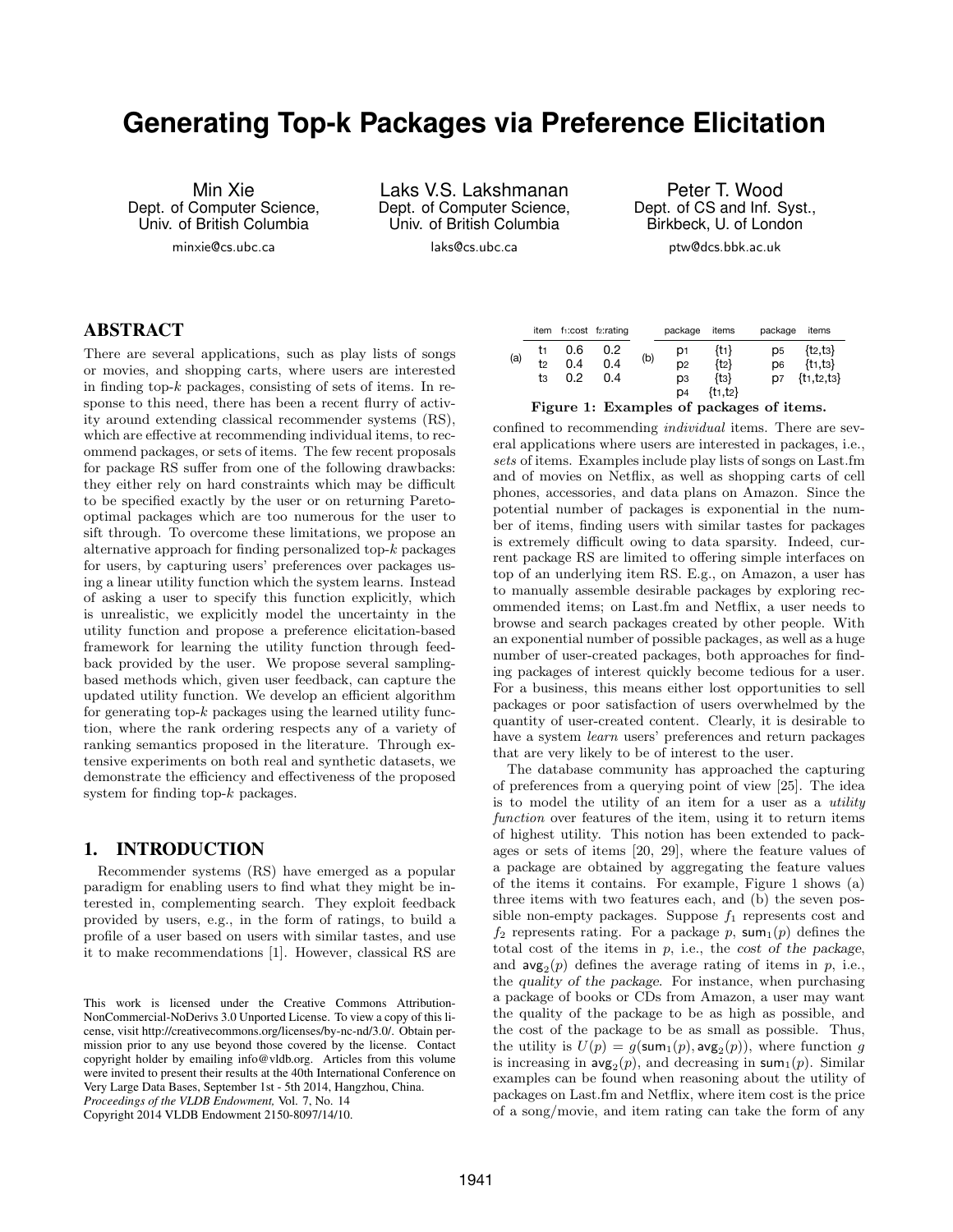combination of average rating, number of listens, number of likes, and number of purchases.

Given this general framework, one way of returning packages to users is to present all skyline packages [20, 29], i.e., packages which cannot be dominated by another package on every feature. In the above example, a package is a skyline package if there does not exist another package whose cost is lower and quality is higher. However, as shown empirically in [20, 29], the number of skyline packages can be in the hundreds or even thousands for a reasonably-sized dataset, so presenting them all to a user is impractical.

Another way to recommend packages is to define hard constraints on some features, and optimize the remaining features in the form of a utility function (e.g., see [27]). For the above example, we could require the total cost of a package to be at most \$500, and then find packages with maximum average rating, subject to this cost constraint. Unfortunately, this approach also has the following practical limitations. Firstly, users often only have a rough idea of what they want in a desirable package. E.g., w.r.t. the cost of a package, they may only specify that "smaller is better". Thus, hard constraints on a feature may result either in suboptimal packages when the budget is set too low, or a huge number of candidate packages when the budget is set too high. Secondly, the importance of each feature to the user is usually unknown. E.g., for some users, monetary budget may not be so important and they can afford to trade a "reasonable" amount of money for higher package quality; other users may be more sensitive to package cost. It is not realistic to expect a user to know, e.g., that they are 0.8 interested in the overall cost, and 0.2 interested in the overall quality of a package!

To address the drawbacks of the above two approaches to package recommendation, we take a quantitative approach to rank packages, inspired by recent work on multi-dimensional ranking of items [6, 9, 13]. Specifically, we consider that, when searching for a package of items, each user  $u$  has an "implicit" linear utility function  $U$ , which captures  $u$ 's preference or trade-off among different features for choosing a desirable package. E.g., for a user  $u$  who attaches equal importance to package cost and quality, the utility function would be  $U(p) = -0.5$ sum $_1(p) + 0.5$ avg $_2(p)$ . However, to account for a user's lack of precise knowledge about their utility, we assume that the weights of the utility function are hidden. We follow a preference elicitation framework inspired by [6, 9], which explores and exploits a user's preferences based on feedback received, and learns the hidden weights of the utility function over time.

Preference elicitation (PE) has been studied extensively in the AI community [6, 9]. The general idea of PE is to model users' preferences using a utility function, and then learn the parameters of this utility function through user feedback w.r.t. certain elicitation queries, called gambling queries. Though use of gambling queries is grounded in decision theory, to date it has only been applied to applications with *extremely small domains*. Also the form of the gambling query requires that the user be explicitly asked this query by the system through protocols such as user surveys. This limitation makes it unsuitable for deployment in a RS where user feedback needs to be very lightweight, such as "like"s or ratings, or be taken implicitly, e.g., from item click-throughs on web sites.

In this paper, we propose simple package comparison as

the elicitation query. Users are presented with a list of suggested packages whenever they login to the system. These packages include (i) top packages, w.r.t. the system's current knowledge of the user's utility function, selected according to a chosen ranking semantics as discussed in Section 2.2, and (ii) a set of random packages, which are used to explore the uncertainty in users' preferences. Users' clicks on the suggested packages are logged as implicit signals to the system, showing they are more interested in the clicked package than the other packages (modulo noise in user feedback, discussed in Section 7). Thus the proposed framework can be cleanly integrated into existing applications to capture and update users' preferences, without any disruption to the user (e.g., by presenting multiple gambling queries explicitly).

Specifically, our proposed system assumes the utility function U associated with a user's search is parameterized by a weight vector  $w$ . The uncertainty in  $U$  is captured by a distribution  $P_w$  over the space of possible weight vectors w. We assume the prior of  $P_w$  is a mixture of Gaussians following [9], which can approximate any arbitrary probability density function. Given  $\mathbf{P}_w$ , our system can directly leverage it to present the user with a small number of recommended packages, and record the user's feedback on the packages. This feedback can then be leveraged to improve the system's knowledge about  $U$  through the posterior of  $\mathbf{P}_w$ . However, a *major challenge* is that the posterior of  $\mathbf{P}_w$ , given user feedback, has no closed form solution, as we shall see. To circumvent this, we propose a samplingbased framework which obviates the need for a posterior. Instead, package preferences resulting from user feedback can be translated into constraints on the samples drawn from  $\mathbf{P}_w$ . However, this raises the question of *how we can obtain* samples satisfying the constraints as efficiently as possible. A related question is whether previously obtained samples can be maintained against new user feedback.

We note that following the Bayesian uncertainty-based framework, the posterior distribution of  $P_w$  at any time captures the current optimal representation of a user's preferences over packages, factoring in all observed feedback. We make the following contributions in this paper.

(1) We propose a system which models user preferences using a linear utility function, whose weight vector  $w$  is governed by a probability distribution  $P_w$  that captures available information about a user's preference over packages (Section 2). (2) Thereto, we use a non-intrusive Bayesianbased PE framework for eliciting user feedback on recommended packages (Section 2.1). (3) Given user feedback, the posterior of  $P_w$  has no closed form in general, so we employ various constrained sampling strategies to solve this problem, showing how these sampling techniques can leverage the implicit preference feedback (Section 3). (4) We show that an approach based on simple rejection sampling may waste many samples, resulting in poor overall performance, whereas more sophisticated strategies such as importance sampling and MCMC-based sampling make better use of the feedback, and are more efficient (Section 3). (5) Given the utility function  $U$  with uncertainty captured by  ${\bf P}_w$ , we discuss how top-k packages can be generated w.r.t. our current knowledge of the user's preferences, following different ranking semantics (Section 4). (6) We address the problem of how to maintain the set of samples generated when new feedback is received, thus further optimizing the number of additional samples needed (Section 3.4). (7) We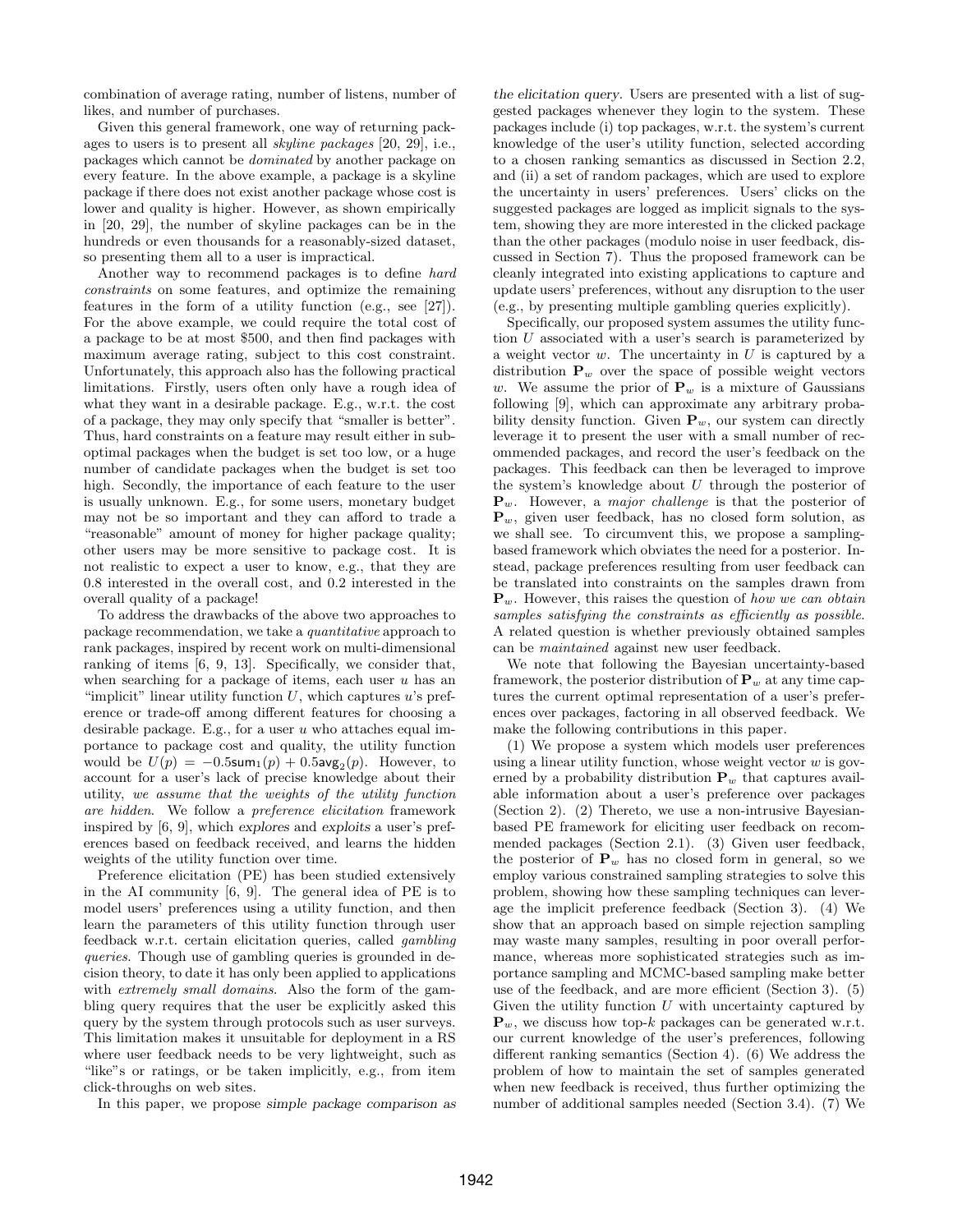demonstrate the efficiency and effectiveness of various sampling methods and ranking algorithms in Section 5.

Related work is covered in Section 6. Finally, we discuss several extensions and conclude in Section 7.

# 2. PROBLEM SETTING

We assume that we are given a set  $T$  of  $n$  items, each item being described by a set of m features  $\{f_1, \ldots, f_m\}$ . Each item  $t \in T$  can be represented as an *m*-dimensional vector  $\vec{t} = (t_1, \ldots, t_m)$ , where  $t_i$  denotes the value of item t on feature  $f_i$ . For simplicity, when no ambiguity arises, we use t to denote both an item and its corresponding feature vector  $\vec{t}$ . Following [29], without loss of generality, we assume all feature values are non-negative real numbers. In practice, different items can be associated with different feature sets, so some feature values for an item  $t$  might be null.

As mentioned in the introduction, users' preferences over packages are usually based on aggregations over feature values of items in a package. E.g., the sum of the costs of items defines the overall cost of a package, while the average of the ratings of items defines the overall quality of a package. Thus we define an aggregate feature profile (or simply *profile*) of a package as follows.

DEFINITION 1. An aggregate feature profile (or profile) is defined as  $V = (A_1, \ldots, A_m)$ , where each  $A_i$  corresponds to feature  $f_i$ ,  $1 \leq i \leq m$ , and is one of the aggregation functions min, max, sum, avg or null, where null means that the corresponding feature  $f_i$  should be ignored.

Note that we simplify the presentation by assuming one aggregation per feature, but our algorithms can be easily extended to handle more than one aggregation per feature. Given a package  $p$  and a profile  $V$ , we define the feature value vector  $\vec{p}$  of p w.r.t.  $V$  as  $\vec{p} = (A_1(p), \ldots, A_m(p)),$  where each  $A_i(p)$  is the aggregate value of items in p w.r.t. feature  $f_i$ . Following the usual semantics of aggregate functions, for min, max and sum we have  $A_i(p) = A_i({t_i | t \in p \wedge t_i \neq \emptyset})$ null}), and for avg we have  $\mathsf{avg}_i(p) = \mathsf{sum}_i(\{t_i \mid t \in p \land t_i \neq 0\})$  $\text{null}$ )/|p|. Similar to the feature value vector of an item, when there is no ambiguity, we simply use  $p$  to denote both the package p and its corresponding feature value vector  $\vec{p}$ . Furthermore, we denote each feature value  $A_i(p)$  of package  $p$  by  $p_i$  when profile V is clear from the context.

Note that given a fixed item set  $T$ , it is trivial to calculate the maximum aggregate value for a feature that can be achieved by any package. E.g., for  $\text{avg}_1(p)$ , the maximum average value on  $f_1$  that can be achieved by any package is simply the maximum  $f_1$  value of all the items. So we assume in the following that each individual aggregate feature value is normalized to [0, 1] using the maximum possible aggregate value of the corresponding feature.

## 2.1 Package Utility and Preference Elicitation

Intuitively, the utility of a package  $p$  for a user depends on its feature vector and we wish to learn this utility. The space of all mappings between possible aggregate feature values and utility values is uncountable, making this task challenging. Fortunately, most preferences exhibit an internal structure that can be used to express the utility concisely, e.g., an additive utility function is commonly assumed in practice [15]. In this work, for a package  $p$  and a given profile  $V$ , we assume the utility of  $p$  can be specified using an additive utility function  $U$ , which uses a linear combination of the corresponding (aggregate) feature values in p:

$$
U(p) = w_1 p_1 + \dots + w_m p_m \tag{1}
$$

For simplicity, we use w to denote the weight vector  $(w_1, \ldots,$  $w_m$ ). Without loss of generality, we assume each parameter  $w_i$  falls in the range  $[-1, 1]$ , where a positive (negative)  $w_i$ means a larger (resp., smaller) value is preferred for the corresponding feature.

A framework based on a utility function essentially defines a total order over all packages, where similar to previous works such as [24], we assume ties in utility score are resolved using a deterministic tie-breaker such as the ID of a package. This differentiates the approach from that of [20, 29] which aim to return all skyline packages, the number of which can be prohibitively large, as previously noted.

Despite its intuitive appeal, there are two major challenges in adopting the utility-based framework in practice. First, users are usually not able to specify (or even know) the exact weights  $w_i$  of the utility function U. Thus, we must model the uncertainty in  $U$ , and elicit user's preferences by means of clicks on recommended packages. Second, unlike [20, 29] which consider packages of fixed size, we allow package size to be flexible in our framework. We believe this is natural. E.g., given a system-defined maximum package size  $\phi$  of say 20, we consider all possible package sizes ranging from 1 to 20. Efficient determination of packages of flexible size that maximize a user's utility under partial knowledge about the utility function from elicited preferences is far more challenging than finding packages of a given fixed size.

One popular way of characterizing uncertainty in  $U$  is through Bayesian uncertainty<sup>1</sup> [6, 9], in which for each user, we assume the exact value of the weight vector  $w$  is not known, but  $w$  can be described by a probability distribution  $\mathbf{P}_w$ . We assume w follows a mixture of Gaussians: indeed, it has been shown that a mixture of Gaussians can approximate any arbitrary probability density function [3].

While  $P_w$  can be initialized with a system-defined default distribution, in the long run  $\mathbf{P}_w$  can be learned by leveraging the feedback provided by the user. In this work, we assume user feedback is in the form of clicks on packages from a set of recommendations presented to them, indicating the clicked packages are more attractive to the user than unclicked packages. This form of feedback is known as example critiquing in conjoint analysis [26] and preference elicitation [21].

For a given user  $u$ , let the feedback from  $u$ , preferring package  $p_1$  to package  $p_2$ , be denoted by  $p_1 \succ p_2$ . This feedback can be leveraged to update the posterior of  $P_w$ through Bayes' rule in Equation 2, where  $P(p_1 \succ p_2 \mid w)$ defines the likelihood of  $p_1 \succ p_2$  given w. Note that since each specific w defines a total order over all packages, the value of  $P(p_1 \succ p_2 \mid w)$  is either one or zero. We tentatively assume that every user feedback is consistent, in that the provided preferences correspond to a partial order, and discuss in Section 7 how this assumption can be relaxed.

$$
\mathbf{P}_w(w \mid p_1 \succ p_2) = \frac{\mathbf{P}(p_1 \succ p_2 \mid w)\mathbf{P}_w(w)}{\int_w \mathbf{P}(p_1 \succ p_2 \mid w)\mathbf{P}_w(w)dw} \tag{2}
$$

However, Gaussian mixtures are not closed under this kind of update [6], meaning we cannot obtain a closed-form solution for the posterior as presented in the above equation. One popular way to deal with such a situation is to force the posterior to again be a mixture of Gaussians, and thus the posterior can be learned by refitting a Gaussian

 $^{\rm 1}{\rm The}$  other possibility is strict uncertainty, which requires a set of possible utility functions (down to the weights) to be known, which is more restrictive.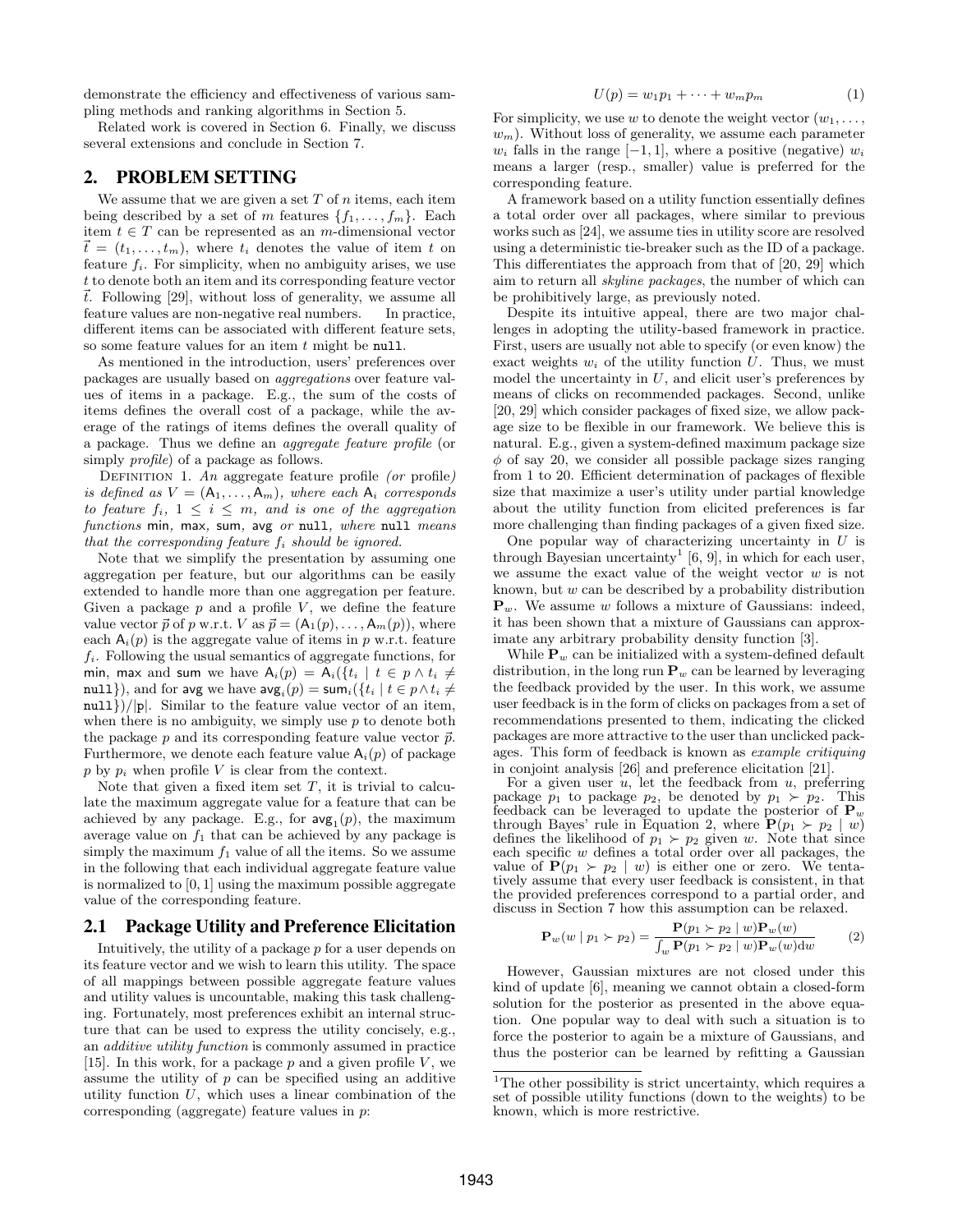

Figure 2: Examples of different ranking semantics.

mixture through algorithms such as expectation maximization (EM) [3]. However, the cost of refitting through EM is extremely high, so we take a different approach of representing the posterior by maintaining both the prior distribution and the set of feedback preferences received. The details of our proposal are described in Section 3.1.

## 2.2 Presenting Packages

While the preference elicitation framework discussed in the previous section can be exploited to update the knowledge of  $\mathbf{P}_w$  for any specific user, there is still a remaining question of how to select and present packages to a user in order to receive feedback.

In general, given the uncertainty in the utility function, packages presented to a user serve as a way to explore and exploit the user's preferences. I.e., our main goal is to exploit our current knowledge about a user's preferences and try to present to them the best packages possible according to the current  $P_w$ . On the other hand, we also want to explore the uncertainty in the user's preferences, and present (random) packages to them which might not be considered by our current knowledge about the user's preferences. These packages serve the purpose of correcting bias introduced from the initial distribution of  $P_w$  and combating mistakes and noise from user feedback. In this paper, we follow a simple way of presenting to the user, current best packages along with random packages, so that the current best packages can be used to exploit our current knowledge about the user, and the random ones can be used to explore user preferences.

A challenge in picking the best packages is that there is no universally accepted ranking semantics for packages given the uncertainty in the utility function. Instead of committing to a specific package ranking semantics, we consider alternative semantics studied by different communities, and discuss how they can be integrated into our framework.

The first ranking semantics we consider is based on expectation (EXP), which has been adopted as the most popular semantics for ranking items in preference elicitation papers in the AI community [6, 9]. In the following, by a package space P, we mean the set of all possible packages formed using items from T and having size no larger than  $\phi$  (system defined maximum package size).

DEFINITION 2  $(EXP)$ . Given a package space P and probability distribution  $P_w$  over weight vectors w, find the set of top-k packages  $P_k$  w.r.t. expected utility value, i.e.  $\forall p \in P_k, \, \forall p' \in P \backslash P_k, \, \mathbf{E}_w(w \cdot p) \geq \mathbf{E}_w(w \cdot p').$ 

EXAMPLE 1. Consider the example in Figure 1. Assuming the maximum package size is 2, the package space  $P$  is given by  $\{p_1, \ldots, p_6\}$ . If the profile under consideration is  $(\mathsf{sum}_1, \mathsf{avg}_2)$ , then the maximum value for a size-2 package on feature 1 is 1, and the maximum value of a size-2 package on feature 2 is 0.4. We can normalize packages' feature values using these two maximum values. E.g., for package  $p_1$  in Figure 1(b),  $\textsf{sum}_1(p_1) = 0.6$ ,  $\textsf{avg}_2(p_1) = 0.2$ , so the normalized feature value vector for  $p_1$  is  $(0.6/1, 0.2/0.4)$  =

 $(0.6, 0.5)$ . To simplify the presentation, we assume in Figure  $2(a)$  that there are only three weight vectors,  $w_1, w_2$  and w3, under consideration, the probability for which is given in the third column. Given the weight vector information, we can easily calculate the utility of each package under each weight vector, as shown in Figure  $2(c)$ . E.g., the utility of package  $p_1$  under  $w_1$  is  $0.6 \times 0.5 + 0.5 \times 0.1 = 0.35$ . The expected utility value for each package can be calculated accordingly, using the probability of each weight vector. E.g., the expected utility for  $p_1$  is  $0.35 \times 0.3 + 0.31 \times 0.4 + 0.11 \times 0.3 =$ 0.262. For this example, it is not difficult to verify that  $p_4$ has the largest expected utility, followed by  $p_5$ .  $\Box$ 

The second ranking semantics we consider is based on the probability of a package being in the top- $\sigma$  position under different parameter settings (TKP). This is inspired by recent work on learning to rank in the machine learning community [8]. Let  $P_{\succ}(p \mid w) = \{p' \mid p' \in P, w \cdot p' > w \cdot p\}$ denote the set of packages in  $P$  which have utility larger than package p, given a fixed w. Let  $W_{\succ}$  denote the set of weight vectors  $w$  under which a package  $p$  is dominated by σ or fewer packages, i.e.,  $|P_{\succ}(p | w)| \leq \sigma$ . Since the utility function is convex, we can readily show that  $\forall w_1, w_2$ ,  $w_1 \neq w_2$ , if  $w_1 \cdot p' > w_1 \cdot p$ , and  $w_2 \cdot p' > w_2 \cdot p$ , then for any  $\alpha \in [0, 1], (\alpha w_1 + (1 - \alpha)w_2) \cdot p' > (\alpha w_1 + (1 - \alpha)w_2) \cdot p$ . It thus follows that  $W_{\neg \succ} := \{ w \mid \sigma < |P_{\succ}(p \mid w)| \}$  forms a continuous and convex region, and that  $W_{\succ}$  is also continuous. So we define the probability of  $p \in P$  being ranked among the top- $\sigma$  packages as  $\mathbf{P}(p | \mathbf{P}_w, \sigma) = \int_{w \in W_{\succ}} \mathbf{P}_w(w) \, dw$ .

DEFINITION  $3$  (TKP). Given a package space P and a probability distribution  $P_w$  over weight vectors w, find the top-k packages  $P_k$  w.r.t. the probability of being ranked in the top- $\sigma$  positions, i.e.,  $\forall p \in P_k$ ,  $\forall p' \in P \backslash P_k$ ,  $\mathbf{P}(p \mid \mathbf{P}_w, \sigma) \geq$  $\mathbf{P}(p' | \mathbf{P}_w, \sigma)$ .

EXAMPLE 2. In Figure  $2(d)$ , we show the top-2 package list for each weight vector. We can calculate that the probability of  $p_5$  being in a top-2 package list is  $0.4 + 0.3 = 0.7$ . Package p<sup>5</sup> has the largest probability of all candidate packages, followed by  $p_4$  for which the probability is 0.6.  $\Box$ 

The third ranking semantics we consider is the most probable ordering (MPO), which has been discussed in recent work on sensitivity analysis of querying top-k items under uncertainty [24]. We note that unlike EXP and TKP which represent the desirability of each individual package independently, adapted to our setting, MPO represents the desirability of the top- $k$  package list  $P_k$  as a whole.

For MPO, given a fixed w, let  $I(P_k | w)$  be an indicator function which denotes whether  $P_k$  is the set of top-k packages under w, i.e.,  $I(P_k | w) = 1$  if  $\sharp p' \in P \backslash P_k$ ,  $w \cdot p' > w \cdot p$ , for any  $p \in P_k$ ; and  $I(P_k | w) = 0$  otherwise. Let  $W_{P_k}$  denote the set of weight vectors w under which  $I(P_k | w) = 1$ . Similar to TKP, we can show  $W_{P_k}$  forms a continuous region, so the probability of  $P_k$  being the top- $k$  package can be defined as  $\mathbf{P}_o(P_k | \mathbf{P}_w) = \int_{w \in W_{P_k}} \mathbf{P}_w(w) \mathrm{d}w$ .

DEFINITION  $4$  (MPO). Given a package space P and a probability distribution  $P_w$  over weight vectors w, find the top-k packages  $P_k$  w.r.t. the most probable ordering, i.e.,  $\forall P'_k \subseteq P, |P'_k| = k, P'_k \neq P_k, \mathbf{P}_o(P_k | \mathbf{P}_w) \geq \mathbf{P}_o(P'_k | \mathbf{P}_w).$ 

EXAMPLE 3. In Figure  $2(d)$ , we can directly see the probability of each top-2 package list by referring to the probability of the corresponding weight vector. Clearly, the best top-2 package list under MPO is  $p_5, p_2$ .  $\Box$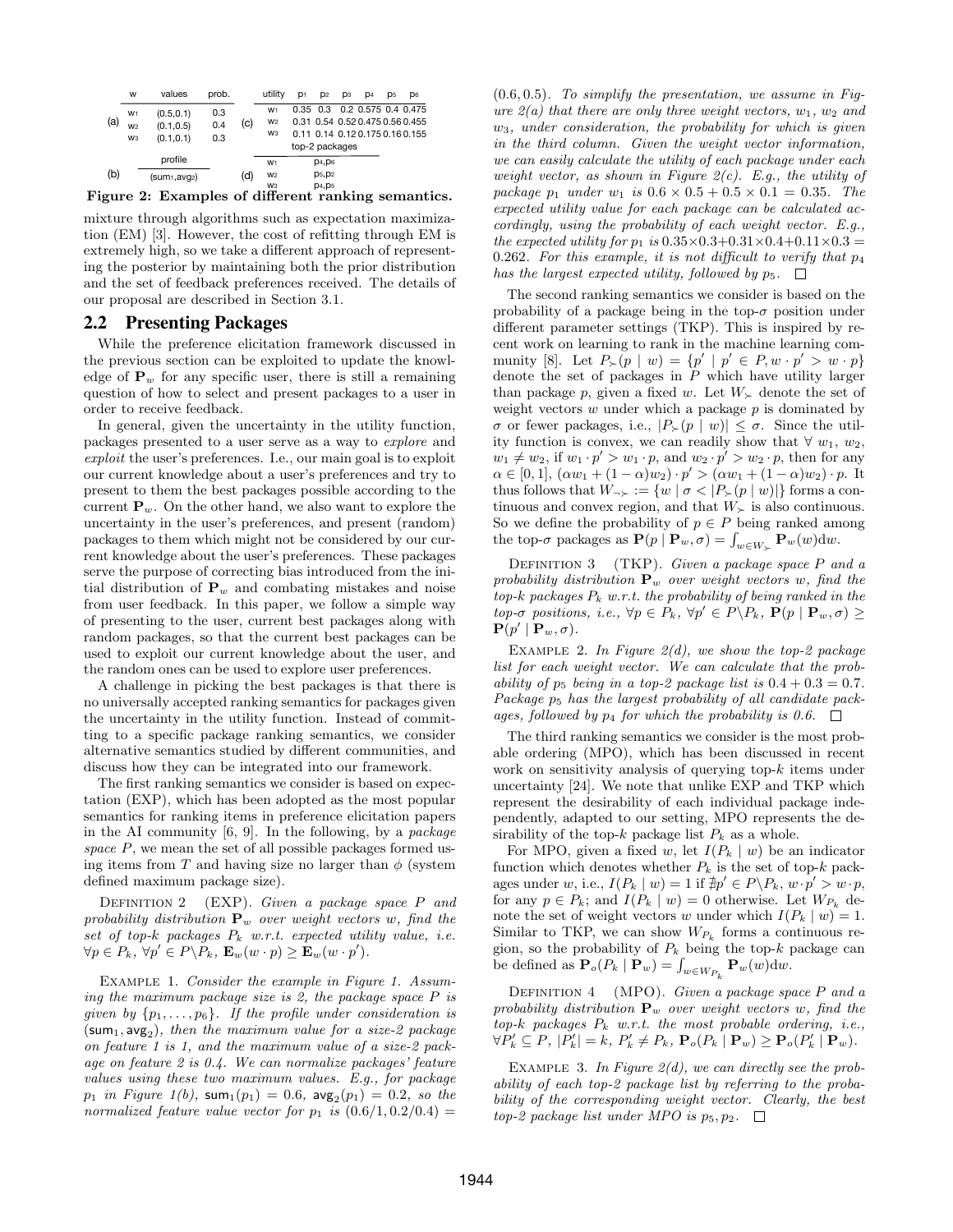In summary, different ranking semantics might lead to different top-2 packages: in our example, the top-2 packages for EXP, TKP, and MPO repectively are  $p_4$ ,  $p_5$ ;  $p_5$ ,  $p_4$ ; and  $p_5, p_2$ . These ranking semantics have been successfully adopted in different communities, and they can all be neatly incorporated into our PE framework (see Section 3).

# 3. A SAMPLING-BASED FRAMEWORK

To accommodate the preference elicitation framework and various ranking semantics for selecting packages to recommend, we propose to use a sampling-based framework. Unlike the geometric approach proposed in previous work (e.g., see [24]), a sampling-based solution can be easily adapted to handle cases with higher dimensionality, as we show empirically in Section 5. We first discuss simple rejection sampling in Section 3.1. We then consider more sophisticated sampling techniques in Section 3.2. In Section 3.3, we discuss how to optimize the constraint violation checking process for sample generation. Finally in Section 3.4, we discuss how previously generated samples can be reused given newly received user feedback, i.e., we discuss sample maintenance.

## 3.1 Rejection Sampling

Given the distribution  $P_w$  over w, an intuitive solution for finding the best packages under  $P_w$  is to first sample the weight vectors w according to  $\mathbf{P}_w$ , and then for every w sampled, try to find the best package under  $w$ . The best package results obtained from each sampled w can be aggregated for estimating the final list of best packages. The required aggregation logic depends on the ranking semantics, the details of which will be discussed in Section 4. This approach is intuitive: w's are sampled from  $\mathbf{P}_w$ , and packages which are ranked higher under those w's that have a higher probability are likely to be given a greater weight.

As discussed in Section 2.1, given current recommendations to the user and the feedback received, we need to constantly refit the distribution  $P_w$  so that it reflects the updated user preferences. However refitting the Gaussian mixture  $\mathbf{P}_w$ , say using the EM algorithm [6], after every received feedback using Equation (2) can be extremely time consuming. So a naïve way of performing refit-and-sample may be inefficient. Thus we consider an alternative approach of maintaining both the prior distribution  $P_w$  and all feedback without refitting the Gaussian mixture.

The key idea is that every feedback  $p_1 \succ p_2$  rules out weight vectors w under which  $p_1 \succ p_2$  is not true. For those w's which do satisfy  $p_1 \succ p_2$ , the feedback alone does not change their relative order with respect to  $\mathbf{P}_w$ , i.e., if  $\mathbf{P}_w(w_1) > \mathbf{P}_w(w_2)$  for  $w_1, w_2$  which both satisfy  $p_1 \succ p_2$ , without any further information, we have  $P_w(w_1 | p_1 \succ$  $p_2$ ) >  $\mathbf{P}_w(w_2 | p_1 \succ p_2)$ , as we show in the following lemma.

LEMMA 1. Given feedback  $p_1 \succ p_2$ : (1) if  $p_1 \succ p_2$  does not hold under weight vector w,  $\mathbf{P}_w(w \mid p_1 \succ p_2) = 0;$ (2) for two weight vectors  $w_1, w_2, w_1 \neq w_2$ , if  $p_1 \succ p_2$ holds under both  $w_1, w_2,$  and  $\mathbf{P}_w(w_1) > \mathbf{P}_w(w_2)$ , we have  $\mathbf{P}_w(w_1 | p_1 \succ p_2) > \mathbf{P}_w(w_2 | p_1 \succ p_2).$ 

PROOF. (1) Consider the likelihood  $P(p_1 \succ p_2 \mid w)$  in Equation (2). If  $p_1 \succ p_2$  does not hold under w, clearly the likelihood of  $p_1 \succ p_2$  under w is 0, so  $\mathbf{P}_w(w | p_1 \succ p_2) = 0$ .

(2) Consider  $\mathbf{P}_w(w_1 \mid p_1 \succ p_2)$  and  $\mathbf{P}_w(w_2 \mid p_1 \succ p_2)$ . Since  $p_1 \succ p_2$  holds under both  $w_1, w_2, \mathbf{P}(p_1 \succ p_2 \mid w_1) =$  $\mathbf{P}(p_1 \succ p_2 \mid w_2) = 1$ , so  $\frac{\mathbf{P}_w(w_1|p_1 \succ p_2)}{\mathbf{P}_w(w_2|p_1 \succ p_2)} = \frac{\mathbf{P}_w(w_1)}{\mathbf{P}_w(w_2)}$ .

So this means that we can use rejection sampling to sample directly from the posterior. I.e., we can sample a random w from the current  $\mathbf{P}_w$ , and if w violates any user feedback, we reject this sample. Otherwise, the sample is accepted. Clearly the rejection sampling method will only keep samples which conform to the feedback received from the user, and as shown above, the relative order of probabilities of two weight vectors being sampled still conforms to their original relative order following the distribution  $\mathbf{P}_w$ .

#### 3.2 Feedback-aware Sampling

The simple rejection sampling scheme proposed above may work well when the amount of feedback is small. However, as the amount of feedback grows, the cost of this approach increases, as samples become more likely to be rejected. Thus a better sampling scheme should be "aware" of the feedback received, and try to avoid generating invalid samples, i.e., those that violate any provided feedback constraint.

Recall that user feedback produces a set of pairwise preferences of the form  $p_1 \succ p_2$ , where  $p_1$  and  $p_2$  are packages. Given a set  $S_\rho$  of these preferences, it can be shown that the set of valid weight vectors  $w$ , i.e., those that satisfy all feedback preferences, has the following useful property.

Lemma 2. The set of valid weight vectors which satisfy a set of preferences  $S_{\rho}$  forms a convex set.

PROOF. By definition, for any  $w_1$ ,  $w_2$  which satisfy  $S_\rho$ ,  $\forall \rho := p_1 \succ p_2 \in S_\rho, w_1 \cdot p_1 \geq w_1 \cdot p_2 \text{ and } w_2 \cdot p_1 \geq w_2 \cdot p_2.$ Then  $\forall \alpha \in [0, 1], \alpha w_1 \cdot p_1 \ge \alpha w_1 \cdot p_2$  and  $(1 - \alpha) w_2 \cdot p_1 \ge$  $(1 - \alpha)w_2 \cdot p_2$ . Combining these inequalities shows that any convex combination of  $w_1$  and  $w_2$  also forms a valid w.  $\square$ 

So valid weight vectors form a continuous and convex region. By exploiting this property, we can leverage different sampling methods which can bias samples more towards those which are inside the valid region.

#### *3.2.1 Importance Sampling*

The general idea of importance sampling is that, instead of sampling from a complex probability distribution (original distribution), which in our case is  $\mathbf{P}_w(w | S_\rho)$ , we sample from a different *proposal distribution*  $\mathbf{Q}_w$ , which is more likely to satisfy the constraints given by the feedback set  $S_{\rho}$ . However, this process will introduce a set of samples which do not follow the original distribution, so we need to correct this bias by associating each sample w from  $\mathbf{Q}_w$  with an importance weight (or simply weight, when there is no ambiguity)  $q(w)$ . Next we will discuss how this framework can be employed in solving our problem.

Since valid weight vectors w.r.t.  $S_{\rho}$  form a continuous and convex region, samples which lie close to the "center" of this region are more likely to satisfy  $S_{\rho}$ . However, finding the center of an arbitrary convex polytope is extremely complex and time consuming [5], which negates the motivation for using importance sampling, namely efficiency. Instead, we use a simple geometric decomposition-based approach, which partitions the space into a multi-dimensional grid, and approximates the center of the convex polytope using the centers of the grid cells which overlap with it.

In Figure 3, we show a simple two dimensional example of the above approach. Initially, the entire valid region is divided into a  $3 \times 3$  grid as depicted in Figure 3(a). Given feedback  $\rho := p_1 \succ p_2$ , we know any invalid w satisfies the property that  $w \cdot p_1 < w \cdot p_2$ , or  $w \cdot (p_2 - p_1) > 0$ , i.e., w is invalid if w is above the line  $p_2 - p_1 = 0$ . As shown in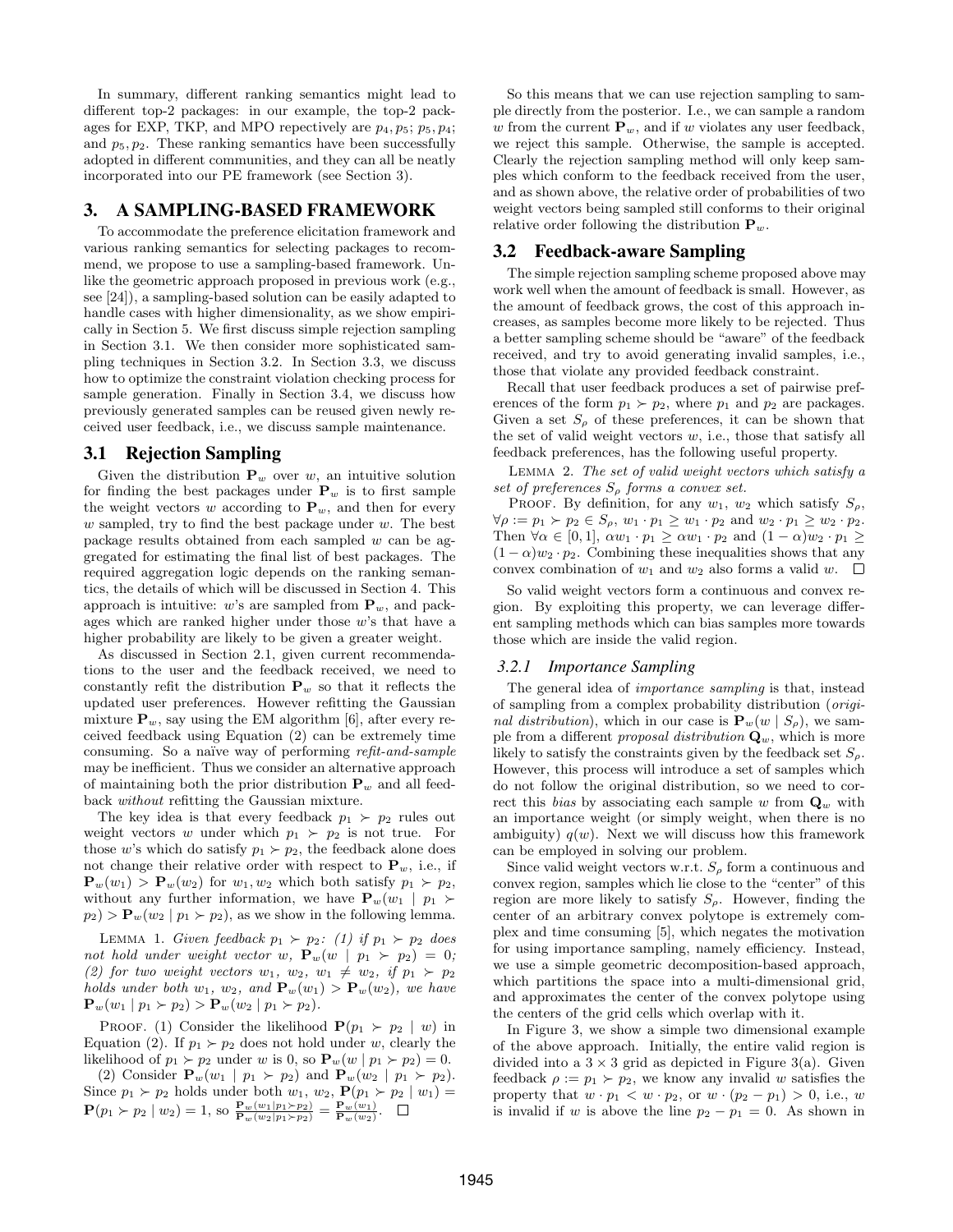

Figure 3: Approximate center of a convex polytope.

Figure 3(b), all  $w$ 's which are in the top-right grid cell are above the line corresponding to  $\rho$ , so we can eliminate this cell from consideration, and the center of the region of valid w's can be approximated by the center of the remaining eight cells. The latter can be calculated by simply taking the average of the eight cell centers.

We note that whether there exists a  $w$  in a grid cell which satisfies a constraint  $\rho$  can be checked in time linear in the dimensionality of the feature space. Also, finding those cells which violate new feedback can be facilitated by organizing the cells into a hierarchical structure such as a quad-tree [12].

Given the center  $w^*$  of the valid region, an intuitive choice for the proposal distribution would be a Gaussian  $\mathbf{Q}_w$  ∼  $\mathcal{N}(w^*, \Sigma)$  with mean  $w^*$ , covariance  $\Sigma$ . To correct the bias introduced in samples from  $\mathbf{Q}_w$ , in importance sampling, we could associate each valid sample  $w$  with an *importance* weight  $q(w) = \mathbf{P}_w(w) / \mathbf{Q}_w(w)$ . Intuitively, this importance weight compensates for the difference between  $\mathbf{P}_w$  and  $\mathbf{Q}_w$ .

The importance weight of each sample  $q(w)$  can be easily adapted to different ranking semantics. For EXP, we multiply  $q(w)$  by the utility value calculated for each package under consideration for this w. For TKP and MPO, instead of adding one to the corresponding counter of each package w.r.t. the given w, we add  $q(w)$ .

Performance Analysis: To compare the performance of importance sampling and rejection sampling, we use the classic notion of Effective Number of Samples (ENS) [17], which measures the overall efficiency of a sampling algorithm based on a  $\chi^2$  distance between the original distribution and the proposal distribution:

$$
ENS(\mathbf{P}_w(w \mid S_\rho), \mathbf{Q}_w(w)) = \frac{N}{1 + \chi^2(\mathbf{P}_w(w \mid S_\rho), \mathbf{Q}_w(w))}
$$

$$
\chi^2(\mathbf{P}_w(w \mid S_\rho), \mathbf{Q}_w(w)) = \int_w \frac{(\mathbf{P}_w(w \mid S_\rho) - \mathbf{Q}_w(w))^2}{\mathbf{Q}_w(w)} dw \quad (3)
$$

where  $N$  is the number of samples. Intuitively, the closer the proposal distribution is to the original distribution, the larger the  $ENS$  value, meaning more samples out of the  $N$ in the sample pool are "effective". ENS reaches its maximum value N when  $\mathbf{P}_w(w \mid S_\rho) = \mathbf{Q}_w(w)$ ,  $\forall w$ . Note that the rejection sampling of Section 3.1 can be regarded as importance sampling using the prior distribution  $P_w$  as the proposal distribution, except that those samples which do not satisfy  $\rho$  will be discarded.

Let  $w \models \rho$  denote that w satisfies  $\rho$ . The following theorem shows that when the same number of samples are generated by importance sampling and rejection sampling, more samples from importance sampling are effective, which is verified by our experiments (Section 5.1).

THEOREM 1. 
$$
ENS(\mathbf{P}_w(w | S_\rho), \mathbf{Q}_w(w)) \ge ENS(\mathbf{P}_w(w | S_\rho), \mathbf{P}_w(w))
$$

PROOF. Let  $W^- = \{w \mid w \not\vDash \rho\}$ ,  $W^+ = \{w \mid w \models \rho\}$ . Because  $\mathbf{Q}_w$  is assumed to be a Gaussian whose mean is at the center of the convex region formed by  $W^+$  (according to Lemma 2), samples generated from  $\mathbf{Q}_{w}(w)$  have a higher chance of satisfying user feedback  $\rho$  compared to sampling directly from  $\mathbf{P}_w$ , i.e., for  $w \in W^-$ ,  $\mathbf{Q}_w(w) \le \mathbf{P}_w(w)$ . According to Lemma 1, for  $w \in W^-$ ,  $\mathbf{P}_w(w | S_\rho) = 0$ , so we have:

$$
\int_{w \in W^{-}} \frac{(\mathbf{P}_w(w \mid S_\rho) - \mathbf{Q}_w(w))^2}{\mathbf{Q}_w(w)} - \frac{(\mathbf{P}_w(w \mid S_\rho) - \mathbf{P}_w(w))^2}{\mathbf{P}_w(w)} dw
$$
\n
$$
= \int_{w \in W^{-}} \mathbf{Q}_w(w) - \mathbf{P}_w(w) dw \le 0 \tag{4}
$$

On the other hand, for  $w \in W^+$ , according to the proposed importance sampling, each sample is corrected with a weight  $q(w) = \mathbf{P}_w(w) / \tilde{\mathbf{Q}_w}(w)$ , thus the actual probability of generating each  $w \in W^+$  is the same as  $\mathbf{P}_w(w)$ , i.e.,  $\mathbf{Q}_w(w) = \mathbf{P}_w(w), w \in W^+$ . Thus we have:

$$
\int_{w \in W^{+}} \frac{(\mathbf{P}_{w}(w \mid S_{\rho}) - \mathbf{Q}_{w}(w))^{2}}{\mathbf{Q}_{w}(w)} - \frac{(\mathbf{P}_{w}(w \mid S_{\rho}) - \mathbf{P}_{w}(w))^{2}}{\mathbf{P}_{w}(w)} dw
$$
\n
$$
= \int_{w \in W^{+}} \frac{(\mathbf{P}_{w}(w \mid S_{\rho}) - \mathbf{P}_{w}(w))^{2}}{\mathbf{P}_{w}(w)} - \frac{(\mathbf{P}_{w}(w \mid S_{\rho}) - \mathbf{P}_{w}(w))^{2}}{\mathbf{P}_{w}(w)} dw = 0
$$

So according to Equation (3),  $\chi^2(\mathbf{P}_w(w \mid S_\rho), \mathbf{Q}_w(w)) \leq$  $\chi^2(\mathbf{P}_w(w \mid S_\rho), \mathbf{P}_w(w)),$  and  $ENS(\mathbf{P}_w(w \mid S_\rho), \mathbf{Q}_w(w)) \geq$  $ENS(\mathbf{P}_w(w \mid S_\rho), \mathbf{P}_w(w)). \square$ 

#### *3.2.2 MCMC-based Sampling*

Another popular approach for sampling from complex distributions is the Markov Chain Monte Carlo (MCMC) method. This approach generates samples from the distribution by simulating a Markov chain. We construct the Markov chain in such a way that it gives more importance to the regions which are valid, i.e., the stationary distribution of the Markov chain is the same as the posterior  $P_w(w | S_o)$ .

Since valid weight vectors form a single continuous and convex region, we could simply find a first valid weight vector  $w$ , and then perform a random walk from  $w$  to a new weight vector  $w'$ . Note that in order to explore the valid region w.r.t. the current set of preferences  $S_{\rho}$ , it is clearly desirable that each step of the random walk explores only a close region around the current  $w$ , as otherwise,  $w'$  generated from w may be more likely to be outside the valid region. Thus we define a length threshold  $l_{max}$ , and set the transition probability  $Q(w' | w)$  from w to  $w'$  as follows:

$$
Q(w' \mid w) = \begin{cases} 1/l_{max} & \text{if } ||w' - w|| \le l_{max} \\ 0 & \text{otherwise.} \end{cases}
$$
 (6)

One of the most popular MCMC-based sampling algorithms is Metropolis-Hastings (MH). Using MH we can generate samples following the Markov chain defined by  $Q(w')$ w). Given a current weight parameter w, we randomly pick a weight parameter w' such that the distance  $\|w' - w\|$  is less than or equal to  $l_{max}$ . If w' satisfies the preferences in the feedback set  $S_{\rho}$ , w' is accepted as the next sample with a probability  $\alpha$ , as defined in Equation (7). If w' is rejected (i.e., with probability  $(1 - \alpha)$ ), we use a copy of w as the next sample.

$$
\alpha = \min\{1, \frac{\mathbf{P}_w(w')Q(w \mid w')}{\mathbf{P}_w(w)Q(w' \mid w)}\}\tag{7}
$$

Note that  $Q(w' | w)$  is obviously symmetric in our case, so  $\alpha$  can be simply calculated as  $\alpha = \min\{1, \frac{\mathbf{P}_w(w')}{\mathbf{P}_w(w)}\}.$ 

Following recommendations in the MH sampling literature [3], we pick one sample from every  $\delta$  samples generated, where  $\delta$  is called the *step length*, rather than including all generated samples in the final sample pool. This avoids generating highly correlated samples.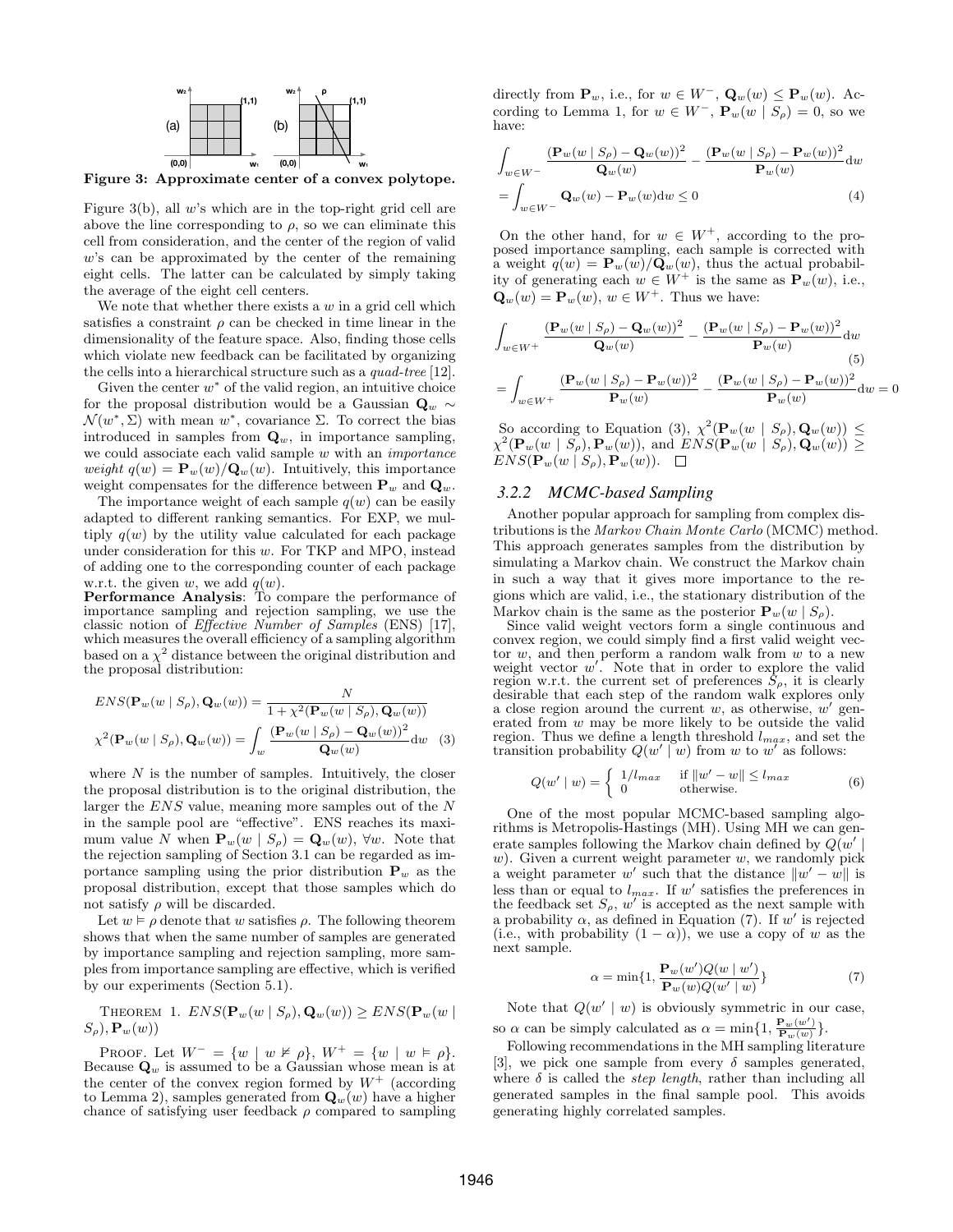**Performance Analysis:** Let  $Q'_w$  be the probability distribution of w obtained by the proposed MH sampler. Obviously  $\mathbf{Q}'_w$  converges to the prior distribution  $\mathbf{P}_w$  according to Equation (7). So for  $w \in W^+$ , we have  $\chi^2(\mathbf{P}_w(w))$  $(S_{\rho}), \mathbf{Q}'_{w}(w)) = \chi^{2}(\mathbf{P}_{w}(w \mid S_{\rho}), \mathbf{P}_{w}(w)).$ 

According to the MH sampler, whenever a new sample  $w'$ obtained following  $Q(w' | w)$  is rejected, we keep a copy of the current w, so the probability of sampling a  $w \in W^$ is 0, which means  $\forall w \in W^-$ ,  $\mathbf{Q}'_w(w) = \mathbf{P}_w(w | \rho) = 0$ . Thus  $\forall w \in W^-$ ,  $\chi^2(\mathbf{P}_w(w \mid S_\rho), \mathbf{Q}_w'(w)) \leq \chi^2(\mathbf{P}_w(w \mid S_\rho))$  $(S_\rho), \mathbf{P}_w(w)$ , yielding the following result.

THEOREM 2. 
$$
ENS(\mathbf{P}_w(w | S_\rho), \mathbf{Q}_w(w')) \ge ENS(\mathbf{P}_w(w | S_\rho), \mathbf{Q}_w(w))
$$

So the MCMC-based sampler is more effective than importance sampling for our constrained sampling problem, as verified by our experiments (Section 5.1).

## 3.3 Optimizing Constraint Checking Process

Suppose  $\sigma$  packages  $p_1, \ldots, p_{\sigma}$  are presented to the user. Even if the user clicks on only one package  $p_1$  out of the  $\sigma$ recommended packages, this results in  $\sigma-1$  pairwise package preferences:  $\rho_1 := p_1 \succ p_2, \ldots, \rho_{\sigma-1} := p_1 \succ p_{\sigma-1}$ . Thus, as more feedback is received from the user, the number of package preferences we need to deal with increases quickly.

This raises the following two issues: (1) cycles in preferences, and  $(2)$  cost of checking whether a sample w should be rejected. We note that cycles in preferences can be resolved by presenting packages in a cycle to the user, and asking the user to choose the best out of them (which reverses the direction of one edge in the cycle and breaks the cycle). Next we will discuss how a set  $S_{\rho}$  of pairwise package preferences can be organized in order to facilitate efficient checking of whether a sampled weight vector  $w$  is valid.

One intuitive solution is to reduce redundant package preferences by exploiting the transitivity of the preference relation. It is easy to see that the preference relation  $\succ$  over packages is transitive for additive utility functions, i.e., for any packages  $p_1, p_2, p_3$  and any weight vector  $w, w \cdot p_1 > w \cdot p_2$ and  $w \cdot p_2 > w \cdot p_3$  imply  $w \cdot p_1 > w \cdot p_3$ . Thus, there is no need to verify satisfaction of  $p_1 \succ p_3$  for a sample w whenever w satisfies  $p_1 \succ p_2$  and  $p_2 \succ p_3$ . It follows that the number of preferences we need to check is at most linear in the number of distinct packages (implicitly) appearing in the feedback.

To eliminate redundant preferences received from the user, we can maintain preferences in a directed acyclic graph (DAG)  $G_{\rho}$ : an edge  $(p_i, p_j)$  represents the preference  $p_i \succ p_j$ . Then any transitive reduction algorithm [2] can be applied to eliminate redundant preferences.

## 3.4 Sample Maintenance

It is clear from the previous section that depending on the number of feedback preferences received from a given user, the sampling process may actually be quite time consuming. Thus, it is desirable to avoid generating samples from scratch whenever new feedback is received. In other words, it is desirable to maintain previously generated samples against new incoming feedback.

Given a probability distribution  $P_w$  of w, a set  $S_o$  of preferences, and a sample pool S, instead of regenerating all samples, we can simply replace samples which violate the new feedback, and retain samples which do not violate any new feedback. This approach works since the probability of each valid w always follows  $\mathbf{P}_w$ , regardless of the newly received feedback.

A simple idea for replacing invalid samples in the pool is to scan through all samples in the pool one by one, and check whether each satisfies the new feedback. This simple approach will be effective if many samples might violate the new feedback received. However, the performance will be very poor if hardly any samples from S actually violate the newly received feedback.

Note that, as discussed in the previous section, for feedback  $\rho := p_1 \succ p_2$ , w violates  $\rho$  if  $w \cdot (p_2 - p_1) > 0$ . Thus finding those  $w \in S$  which violate  $\rho$  is the same as finding all weight vectors which have a projected value on  $p_2-p_1$  larger than 0. This problem can be solved by leveraging the classic threshold algorithm (TA) framework [13], by iteratively enumerating the largest  $w$  from  $S$  w.r.t. the query vector  $p_2 - p_1$  until the maximum possible score of any unseen w is less than or equal to 0. Obviously this TA-based algorithm is very efficient when not many samples violate the new preference. However, for cases where most samples violate the new feedback, the cost of the TA-based algorithm may be much higher than the naïve algorithm of checking every sample in the pool for possible preference violation.

| <b>Algorithm 1:</b> RejectedSampleCheck(S, $\rho = p_1 \succ p_2$ )                        |  |  |  |  |
|--------------------------------------------------------------------------------------------|--|--|--|--|
| $1 \ Q \leftarrow$ An empty set for rejected sample w's;                                   |  |  |  |  |
| $2 \mathcal{L}^w \leftarrow$ Lists of samples sorted based on feature values;              |  |  |  |  |
| while <i>true</i> do<br>$\mathbf{a}$                                                       |  |  |  |  |
| $l^w \leftarrow$ Access lists in $\mathcal{L}^w$ in round-robin fashion;<br>$\overline{4}$ |  |  |  |  |
| $w \leftarrow \text{getNext}(l^w);$<br>5                                                   |  |  |  |  |
| $\tau \leftarrow$ boundary value vector from $\mathcal{L}^w$ ;<br>6                        |  |  |  |  |
| if $w \cdot (p_2 - p_1) > 0$ then Add w to Q;<br>$\overline{7}$                            |  |  |  |  |
| if $\tau \cdot (p_2 - p_1) \leq 0$ then Break;<br>8                                        |  |  |  |  |
| if $\mathcal{C}_{processed} + \mathcal{C}_{remain} \geq (1 + \gamma) S $ then<br>9         |  |  |  |  |
| Scan and check each remaining $w$ in $l^w$ , Break;<br>10                                  |  |  |  |  |
|                                                                                            |  |  |  |  |
| 11 return $Q$ :                                                                            |  |  |  |  |

Motivated by this, we propose a hybrid approach shown in Algorithm 1. We organize the samples into m lists  $\mathcal{L}^w =$  $l_1^w, \ldots, l_m^w$ , where each list  $l_i^w$  is a total ordering of items based on the values of the corresponding feature  $f_i$ . Given new feedback  $\rho$ , we start with the TA-based algorithm, and if the current number  $C_{processed}$  of items processed plus the number  $\mathcal{C}_{remain}$  of remaining items in the current list is larger than or equal to  $(1 + \gamma)$  of the total number of items, we stop the TA process, and instead scan through the remainder of the current list, checking the validity of each sample within this list. Here,  $\gamma$  is a parameter which can be tuned based on the actual performance, with smaller  $\gamma$ leading to performance closer to the simple scanning algorithm, and larger  $\gamma$  leading to performance closer to the pure TA-based algorithm.

# 4. SEARCH FOR BEST PACKAGES

If we have a top- $k$  package solver which can produce the top- $k$  packages for a given weight vector  $w$ , then given a set  $S$  of sample weight vectors, we can find the overall top- $k$ packages under different ranking semantics as follows.

For EXP, we need to estimate the expected utility of packages and return the top-k packages w.r.t. the estimates. Given all the top- $k$  package results obtained from the samples  $w \in S$ , we maintain the sum of the utility values for each package appearing in the results. Then the sample utility mean of each package is simply the utility sum divided by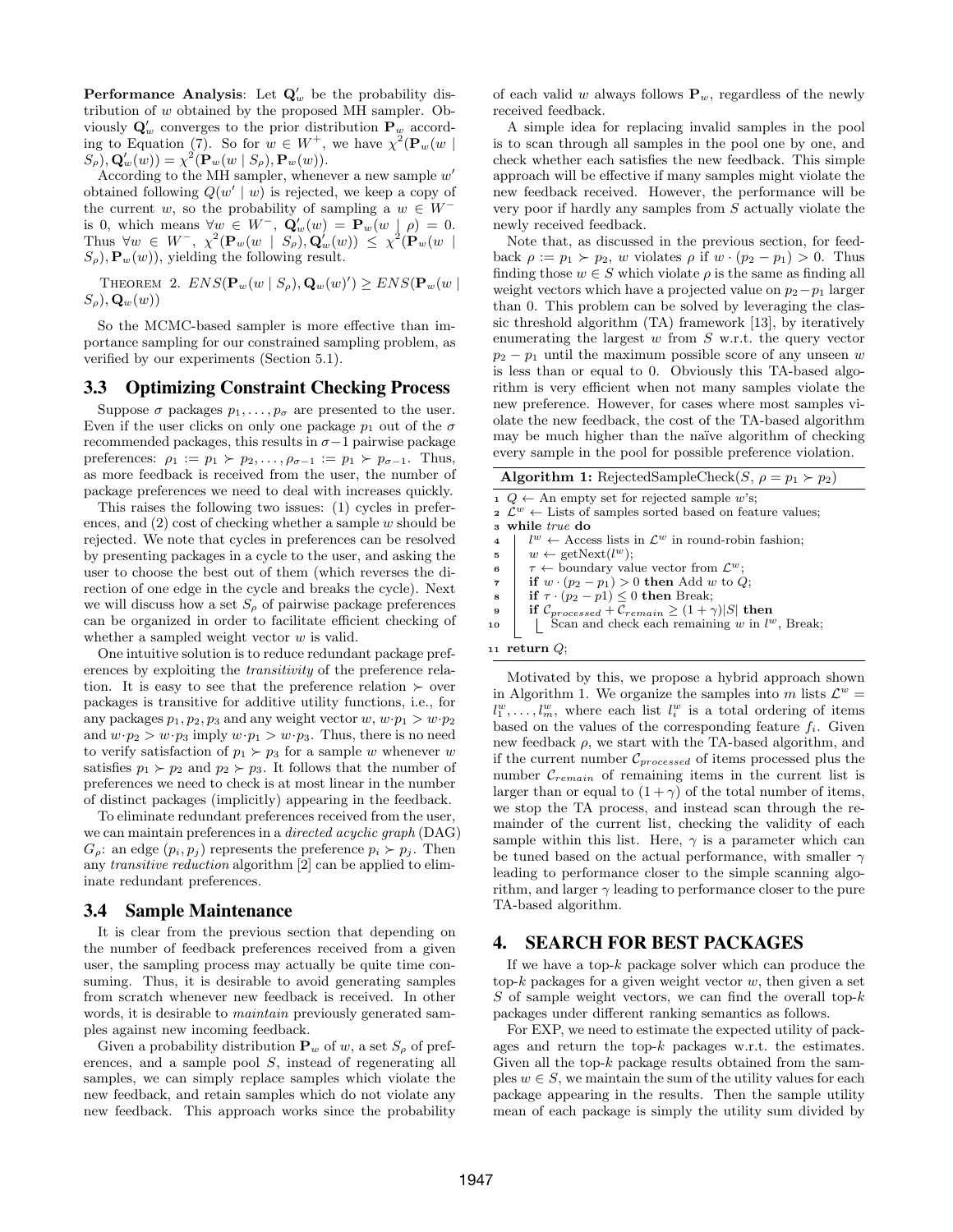the number of times the package appears in a result. Note that we only need to consider those packages which appear in the top- $k$  package list w.r.t. at least one sample  $w$ .

For TKP, we just maintain a counter for each package which appears in the result set; the  $k$  packages appearing most frequently in this set will be the result under TKP.

For MPO, instead of maintaining statistics for each package that appears in the result set, we maintain a counter for each top- $k$  package list. The final top- $k$  package list under MPO is the one with the largest counter value.

Thus a key step in finding the top- $k$  packages for a set  $S$ of sample weight vectors is to find the top- $k$  packages for a specific  $w$ , which we address next.

Given a set  $T$  of items and a fixed  $w$  for the utility function, the problem of finding the  $k$  best items w.r.t.  $w$  can be done using any standard top-k query processing technique [13]. However, because we are dealing with subsets of items, the problem becomes challenging since a naïve solution which first enumerates all possible packages, and then uses a top- $k$  query processing algorithm to find the best  $k$ packages would be prohibitively expensive. Below, we discuss how classical top- $k$  query processing algorithms can be adapted to finding the top- $k$  packages, given a fixed  $w$ .

Following recent research on top- $k$  item query processing [13], one intuition is that for a top- $k$  package  $p$ , the likelihood of having a high utility item in  $p$  is often higher than the likelihood of having a low utility item in  $p$ . Thus by accessing items in their descending utility order, we could potentially locate the top- $k$  packages by accessing only a small number of items. To facilitate efficient processing over different weight vectors, we order items based on their utility w.r.t. each individual feature. We denote the resulting set of sorted lists by  $\mathcal{L}$ .

Given a fixed  $w$  and utility function  $U$ , Algorithm 2 gives the pseudo-code of the overall algorithm framework Top-k-Pkg. As shown, Top-k-Pkg first sorts the underlying items into different lists, where each list is an ordering of the items in T w.r.t. the desirable order on one specific feature according to the utility function (line 2). E.g., consider  $U(p) = 0.5$ avg $_1(p) - 0.5$ sum $_2(p)$ , where avg $_1(p)$  and sum $_2(p)$ are the normalized aggregation values of the package w.r.t. the corresponding feature. The algorithm sorts items into two lists,  $l_1$  and  $l_2$ , where in  $l_1$ , items are sorted in nonincreasing order of feature 1, and in  $l_2$ , in non-decreasing order of feature  $2^2$ . As discussed before, the intuition is that by accessing items with better utility values w.r.t. each individual feature in the utility function early, we can potentially quickly find the top- $k$  packages of items.

After constructing the set of lists  $\mathcal{L}$ , Top-k-Pkg accesses items from lists in  $\mathcal L$  in a round-robin fashion (lines 4–5). We assume items reside in memory, so their feature values can be retrieved quickly. After accessing each new item  $t$ , we can obtain the new boundary value vector  $\tau$  in which each feature value equals the corresponding feature value of the last accessed item in each list (line 6). So essentially, the feature vector  $\tau$  corresponds to the maximum possible utility value for an unaccessed item.

Next, we can expand the existing packages in the queue Q by incorporating the new item  $t$  (line 7), a process described in Section 4.2. During package expansion, a current lower bound utility threshold  $\eta^{lo}$  can be obtained by looking at the  $k$ th best package so far in queue  $Q$ , and an upper bound utility threshold  $\eta^{up}$  of any possible package can be obtained by referring to the maximum utility value an unaccessed item can have, a calculation described in Section 4.1. Obviously, if  $\eta^{up} \leq \eta^{lo}$ , we can safely return the current top-k packages, as no future packages can have higher utility than the current top- $k$  packages (lines 8–9).

| Algorithm 2: Top-k-Pkg $(U, T, w, k)$ |  |  |  |  |  |  |
|---------------------------------------|--|--|--|--|--|--|
|---------------------------------------|--|--|--|--|--|--|

|              | $\alpha Q \leftarrow A$ priority queue of packages having one item $\emptyset$ ;                 |
|--------------|--------------------------------------------------------------------------------------------------|
|              | $\mathbf{z} \in \mathcal{L}$ $\leftarrow$ Lists of items in T sorted according to util. func. U. |
|              | s while <i>true</i> do                                                                           |
| 4            | $l \leftarrow$ Access lists in $\mathcal L$ in round-robin fashion;                              |
| $5 \quad$    | $t \leftarrow \text{getNext}(l);$                                                                |
| 6            | $\tau \leftarrow$ boundary value vector from $\mathcal{L}$ ;                                     |
| $\pmb{\tau}$ | $(\eta^{lo}, \eta^{up}) \leftarrow \text{expandPackages}(U, Q, t, \tau));$                       |
| 8            | if $\eta^{up} \leq \eta^{lo}$ then break;                                                        |
|              | <b>9</b> return top-k packages in $Q$ .                                                          |

Given the accessed item information, one requirement in Top-k-Pkg is to estimate the upper bound value a package can have. In this section, we present an algorithm for estimating this upper bound value.

Given a fixed weight vector w, the utility value  $U(p)$  of a specific package p can be calculated as  $p \cdot w$ , so it depends only on items within the package p. Given the fact that items in each list of  $\mathcal L$  are ordered in non-increasing utility of the corresponding feature, the maximal marginal utility value of an unseen item is obviously bounded by the imaginary item with feature vector  $\tau$ .

Given a utility function  $U$ , we say that  $U$  is set-monotone if for any packages  $p, p'$  of items, we have  $U(p \cup p') \geq$  $U(p)$ . E.g.,  $U(p) = 0.5$ sum $_1(s) - 0.5$ min $_2(s)$  is set-monotone. Clearly, if  $U$  is set-monotone, the maximum utility of a package p can be achieved by packing as many items with feature vector  $\tau$  (were they to exist) as possible into p. On the other hand, if  $U$  is not set-monotone, e.g., when some aggregate feature values in  $U$  are based on  $\alpha$  avg, we can show that the upper bound value of  $p$  in this case is given by packing as many items with feature vector  $\tau$  into p as possible, as long as the marginal utility gain of this addition is positive.

LEMMA 3. Given a package  $p$ , a utility function  $U$  with fixed w, and a sequence of items  $t_1, \ldots, t_m$  such that every feature value of  $t_i$  is no worse than that of  $t_{i+1}$ , then  $U(p \cup$  ${t_1, \ldots, t_i}$ ) –  $U(p \cup {t_1, \ldots, t_{i-1}}) \ge U(p \cup {t_1, \ldots, t_{i+1}})$  –  $U(p \cup \{t_1, \ldots, t_i\}), \ 1 < i < m.$ 

PROOF. The result follows from that fact that every feature value of  $t_i$  is no worse than that of  $t_{i+1}$  w.r.t.  $U$ .  $\Box$ 

Algorithm 3 shows the function upper-exp, which returns an estimate for the upper bound value, where  $\phi$  is the maximum allowed package size.

THEOREM 3. The upper bound computed by Algorithm 3 is correct.

PROOF. The result obviously follows for the case where U is set-monotone. When U is not set-monotone, assume to the contrary that there exists a package  $p'' \supset p$ , such that  $p''$  is returned by upper-exp,  $p'' \neq p'$  and  $U(p'') > U(p')$ . Since  $\tau$  bounds the maximum value on every feature of an unseen item,  $\forall t \in p''\pmb{\setminus} p$ ,  $\tau$  upper bounds t on every feature. Thus according to Lemma 3, we could replace every  $t \in p'' \setminus p$ 

 ${\rm ^2A}$  sorted list can be accessed both forwards and backwards, so there is no need to maintain two separate lists when both non-increasing and non-decreasing orders are required on the same feature.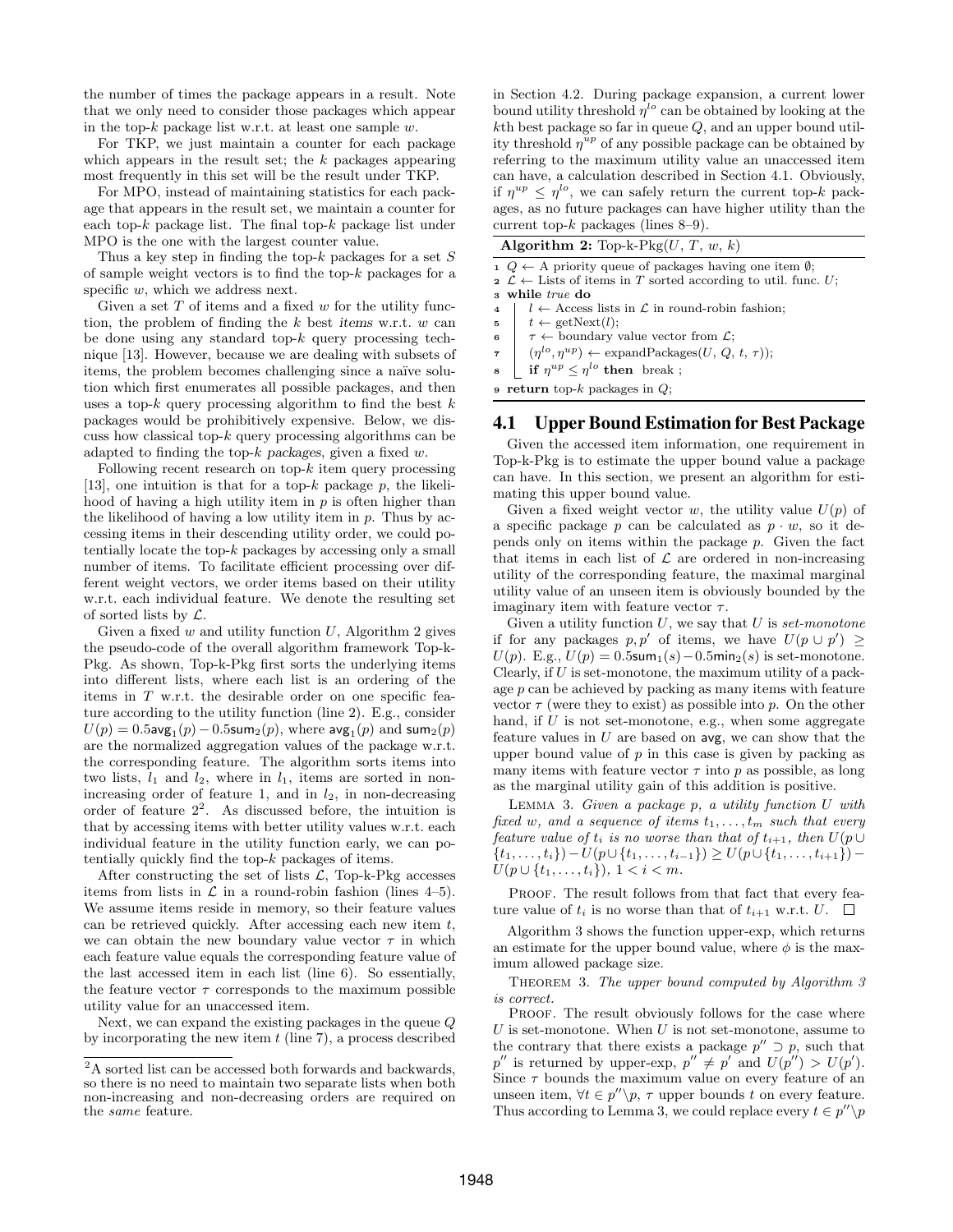with  $\tau$  without sacrificing the utility of  $p''$ . So the maximum value achieved by padding p with  $\tau$  is as good as p'', or  $U(p') \geq U(p'')$ , which contradicts the assumption.  $\Box$ 

Algorithm 3: upper-exp $(p, U, \tau, \phi)$  $1 p'$  $\leftarrow p;$  $2$  if U is set-monotone then  $\mathbf{a} \quad | \quad \text{for } i \in [1, \phi - |p|] \text{ do } p' \leftarrow p' \cup \{\tau\} ;$ 4 return  $U(p')$ <sup>5</sup> else 6  $\vert$  for  $i \in [1, \phi - |p|]$  do  $\tau$  | if  $U(p' \cup {\{\tau\}}) - U(p') > 0$  then  $p' \leftarrow p' \cup {\{\tau\}};$  $\mathbf{s}$  | else return  $U(p')$ ;  $9 \quad | \quad \textbf{return} \; U(p')$ 

## 4.2 Package Expansion

Consider the problem of expanding the set of packages in queue  $Q$  on accessing a new item  $t$ . A naïve way of expanding packages would be to add  $t$  to every possible package in Q as long as the resulting package satisfies the package size budget, inserting the new packages into Q. This strategy, equivalent to enumerating all possible combinations of accessed items, while correct, is highly inefficient.

Given a package  $p$ , one intuitive optimization is that if incorporating any unaccessed item cannot improve the value of  $p$ , we do not need to consider  $p$  in the expansion phase. E.g., let  $U(p) = 0.5$ avg $_1(p) + 0.5$ min $_2(p)$ , with  $p = (0.5, 0.5)$ and  $\tau = (0.4, 0.4)$ . Clearly, any unaccessed item in  $\mathcal{L}$  will have a utility worse than or equal to that of  $\tau$ , so there is no need to consider  $p$  for expansion in the future.

To incorporate this optimization, we split the priority queue  $Q$  in Top-k-Pkg into two sub-queues  $Q_+$  and  $Q_-$ . Queue  $Q_+$  stores packages which can be further expanded (while improving utility), while Q<sup>−</sup> stores packages which cannot be further expanded (while improving utility) and so can be pruned from the expansion phase. In Algorithm 4 for the expansion phase, we only need to iterate through packages in  $Q_+$  (lines 2–12), and for each package  $p \in Q_+$ , we test whether  $p$  can be improved by incorporating the new item t (line 3). If true, we generate a new package  $p'$ , and insert it into the appropriate sub-queue based on whether it can be further improved by an unaccessed item or not (lines 5–8). If false, we can check whether the current  $p$  can be further improved by referring to the updated  $\tau$ , and p will be moved to  $Q_-\,$  if it cannot be improved (lines 9–11).

| <b>Algorithm 4:</b> expandPackages( <i>U</i> , <i>Q</i> , <i>t</i> , $\tau$ )                                                        |  |  |  |  |  |
|--------------------------------------------------------------------------------------------------------------------------------------|--|--|--|--|--|
| $\eta^{lo}, \eta^{up} \rangle \leftarrow$ lower/upper bound value;                                                                   |  |  |  |  |  |
| foreach $p \in Q_+$ do<br>$\overline{2}$                                                                                             |  |  |  |  |  |
| if $U(p \cup \{t\}) > U(p)$ then<br>3                                                                                                |  |  |  |  |  |
| $p' \leftarrow p \cup \{t\};$<br>4                                                                                                   |  |  |  |  |  |
| if $U(p' \cup \{\tau\}) > U(p')$ then<br>5                                                                                           |  |  |  |  |  |
| в                                                                                                                                    |  |  |  |  |  |
| $Q_+ \leftarrow Q_+ \cup \{p'\};$<br>$\eta^{up} \leftarrow \max(\eta^{up}, \text{ upper-exp}(p', U, \tau, \phi));$<br>$\overline{7}$ |  |  |  |  |  |
| else $Q_- \leftarrow Q_- \cup \{p'\}$ ;<br>8                                                                                         |  |  |  |  |  |
| if $U(p \cup \{\tau\}) > U(p)$ then<br>9                                                                                             |  |  |  |  |  |
| $ \eta^{up} \leftarrow \max(\eta^{up}, \text{ upper-exp}(p, U, \tau, \phi));$<br>10                                                  |  |  |  |  |  |
| else $Q_+ \leftarrow Q_+ - \{p\}; Q_- \leftarrow Q_- \cup \{p\};$<br>11                                                              |  |  |  |  |  |
| 12 $\eta^{lo} \leftarrow U(Q-[k])$ or 0 if fewer than k packages in $Q_{-}$ ;                                                        |  |  |  |  |  |
| 13 return $(\eta^{lo}, \eta^{up})$                                                                                                   |  |  |  |  |  |

# 5. EXPERIMENTAL EVALUATION

In this section, we study the performance of various algorithms proposed in this paper based on one real dataset of NBA statistics and four synthetic datasets. The goals of our experiments are to study: (i) the performance of various sampling techniques w.r.t. our package recommendation problem; (ii) the effectiveness of the proposed pruning process; (iii) the performance of various maintenance algorithms as the system receives new feedback. We implemented all the algorithms in Python, and all experiments were run on a Linux machine with a 4 Core Intel Xeon CPU, OpenSuSE 12.1, and Python 2.7.2.

The NBA dataset is collected from the Basketball Statistics website <sup>3</sup>, which contains the career statistics of NBA players until 2009. The dataset has 3705 NBA players and we randomly selected 10 (out of 17) features to be used in our experiments. The synthetic datasets are generated by adapting the benchmark generator in [4]. The uniform (UNI) dataset and the powerlaw (PWR) dataset are generated by considering each feature independently. For UNI, feature values are sampled from a uniform distribution, while for PWR, feature values are sampled from a power law distribution with  $\alpha = 2.5$  and normalized into the range [0, 1]. In the correlated (COR) synthetic dataset, values from different features are correlated with each other, while in the anti-correlated (ANT) synthetic dataset, values from different features are anti-correlated with each other. Each synthetic dataset has 10 features and has 100,000 tuples.

#### 5.1 Comparing Sampling Methods

In Figure 4, we show an example of how different sampling methods generate 100 valid 2-dimensional sample w parameters given 5000 packages and 2 randomly generated preferences. As discussed previously, each preference  $\rho :=$  $p_1 \succ p_2$  defines a linear hyperplane. A sample w satisfies  $\rho$  iff  $w \cdot (p_1 - p_2) \geq 0$ , or w is above the corresponding hyperplane. In Figure 4 (a), given the set of valid sample  $w$ 's (black dots) and the set of invalid sample w's (red crosses), we can infer the two linear hyperplanes which correspond to the two given preferences and bound valid sample w's to the bottom. It is clear from the figure that unless these two preferences are way "above" the center of  $\mathbf{P}_w$ , many sample w's from  $P_w$  will be invalid. Thus using rejection sampling, many samples will be wasted and we need to spend considerable time checking whether each sample w satisfies all preference constraints received.



On the other hand, the two feedback-aware sampling strategies will generate far fewer invalid samples. E.g., in Figure 4 (b), the importance sampling technique samples from a proposal distribution which is more to the center of the valid region, so samples generated are more likely to satisfy all constraints. Notice, each sample w is also associated with a weight, which is captured by the size of the dot/circle in the figure. The higher the probability  $w$  has under the original distribution, and the lower the probability w has under the proposal distribution, the larger the weight of w.

<sup>3</sup>http://www.databasebasketball.com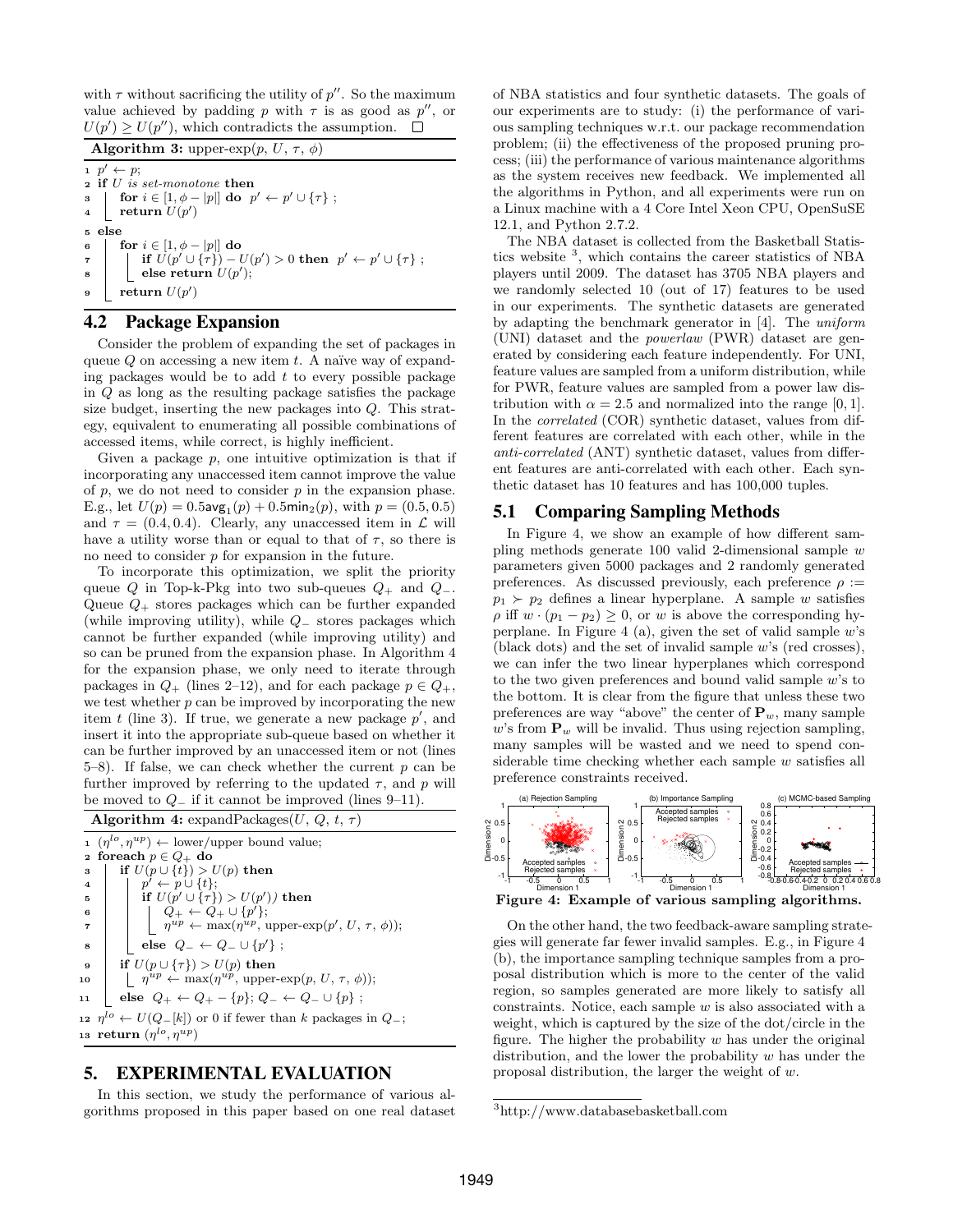MCMC-based sampling first needs to find one random valid sample  $w$ . During this process we leverage the simple rejection sampling, thus these rejected samples (denoted as isolated red crosses in Figure 4 (c)) will not be part of the random walk process in MCMC. Then from this valid sample  $w$ , we initiate a random walk from the neighborhood of w, which follows the original distribution of  $P_w$  using a Metropolis-Hastings sampler as discussed Section 3.2.2.

# 5.2 Constraint Checking

As discussed in Section 3.1, no matter which sampling method we use, an important task is to efficiently check whether a sample satisfies all the feedback constraints received from a user. In Figure 5, we show how pruning strategies discussed in Section 3.3 benefit the overall checking performance by varying the number of features, the number of samples, and the number of Gaussians in the mixture distribution while keeping the other variables fixed at a default value. We set the default value for the number of randomly generated preferences to 10000, the number of packages to 5000, the number of Gaussians to 1, the number of features to 5, and the number of samples to 1000. As can be seen from this figure, when we vary one parameter while fixing other parameters at their default values, the pruning strategy can robustly generate at least a 10% improvement. Results under other different default values are similar.



## 5.3 Overall Time Performance

In this section, we report the overall time performance for package recommendation over different datasets. All time results reported are based on an average of 5 runs.

In Figure 6, we compare overall time performance for generating top-k package recommendations under Rejection Sampling (RS), Importance Sampling (IS), and MCMC-based Sampling (MS). In these experiments, we fixed the ranking semantics to be EXP and varied one of the following two parameters, while fixing the remaining parameters at their default values: (1) Number of valid samples required; (2) Number of features. We also tested varying the ranking semantics, the number of feedback preferences received, and the number of Gaussians in the mixture distribution; the results were very similar, and thus are omitted.

From Figure  $6(a)$ –(e), with a log-scale for processing time, we observe that the sampling cost for generating valid sample w's mostly outweighs or at least is comparable to the cost for generating top- $k$  packages, as usually the top- $k$  packages can be found by just checking the first few high utility items. Also the rejection sampling cost is usually much higher than that of the other two feedback-aware sampling approaches.

As can be seen from Figure 6  $(f)$ – $(i)$ , importance sampling is excluded from high dimensional experiments because finding the center of a high-dimensional polytope is computationally intractable [11]. Even the simple grid-based algorithm discussed in Section 3.2.1 is exponential w.r.t. the dimensionality. When the dimensionality is over 5, the time to find the center will quickly exceed the time for rejection sampling. With dimensionality 6, the algorithm cannot finish within 30 minutes, whereas simple rejection sampling takes only a few seconds. As can be seen from Figure 6 (f)– (j), MCMC-based sampling scales well w.r.t. dimensionality.

## 5.4 Sample Quality

To measure the quality of different sampling methods, we compare the top-5 package list generated w.r.t. different ranking semantics and different sampling methods. In our experiments, we set the number of samples to  $5000<sup>4</sup>$ , the number of feedback preferences received to 1000, the number of features to 4, and the number of Gaussians in the mixture distribution to 2. Results under different settings are similar and thus excluded. Each package is associated with a unique and random package id.

We have observed that on both the synthetic dataset and the NBA dataset, given enough samples, the top package results from different sampling methods typically tend to become very similar. And the top-k package results under different ranking semantics also tend to be similar to each other. The reason is that although different ranking semantics may potentially result in different top package lists, they can be correlated with each other. E.g., as in our example, if one list of top packages dominates the results given a set of samples, TKP and MPO may tend to give very similar results. This is because picking the same list of top packages guarantees that packages in this list may also appear most frequently among all top packages. EXP may not be affected by this as it is determined by the expected utility of the package, so a package appearing frequently may not necessarily have high expected utility value.

## 5.5 Sample Maintenance

As discussed in Section 3.4, upon receiving new feedback, a na¨ıve method of scanning through previous samples to determine which samples need to be replaced might be costly if the number of rejected samples is low, whereas a top- $k$ algorithm might help by quickly scanning through the preprocessed sample lists, and determining whether all samples satisfy the constraints. However, this algorithm suffers from a substantial overhead when the number of rejected samples is large. Thus we propose a hybrid method which starts following the top- $k$  based approach, then falls back to the default naïve method if the top- $k$  process cannot stop early.

To assess the actual performance of these three algorithms, we consider in the following experiment a setting where the number of previously generated samples is set to 10000 (results using other values are similar and are omitted), every other parameter is fixed at a default value similar to previous experiments. We randomly generate sets of 1000 feedback preferences, and then according to the number of samples rejected w.r.t. the feedback, we group the maintenance costs into 7 buckets, where each bucket is associated with a label indicating the maximum number of samples rejected (see Figure 7 (a)). Results are placed in the bucket with the smallest qualifying label. Maintenance cost results are averaged for all cases within the same bucket.

According to Figure 7 (a), the top- $k$  based algorithm is a clear winner when the number of rejected samples is small. As the number of rejected samples grows, the performance of the top-k based algorithms deteriorates, especially the nonhybrid method. But the hybrid method introduces only a

<sup>4</sup> Increasing the number of samples beyond 5000 does not change the top package rankings for different datasets.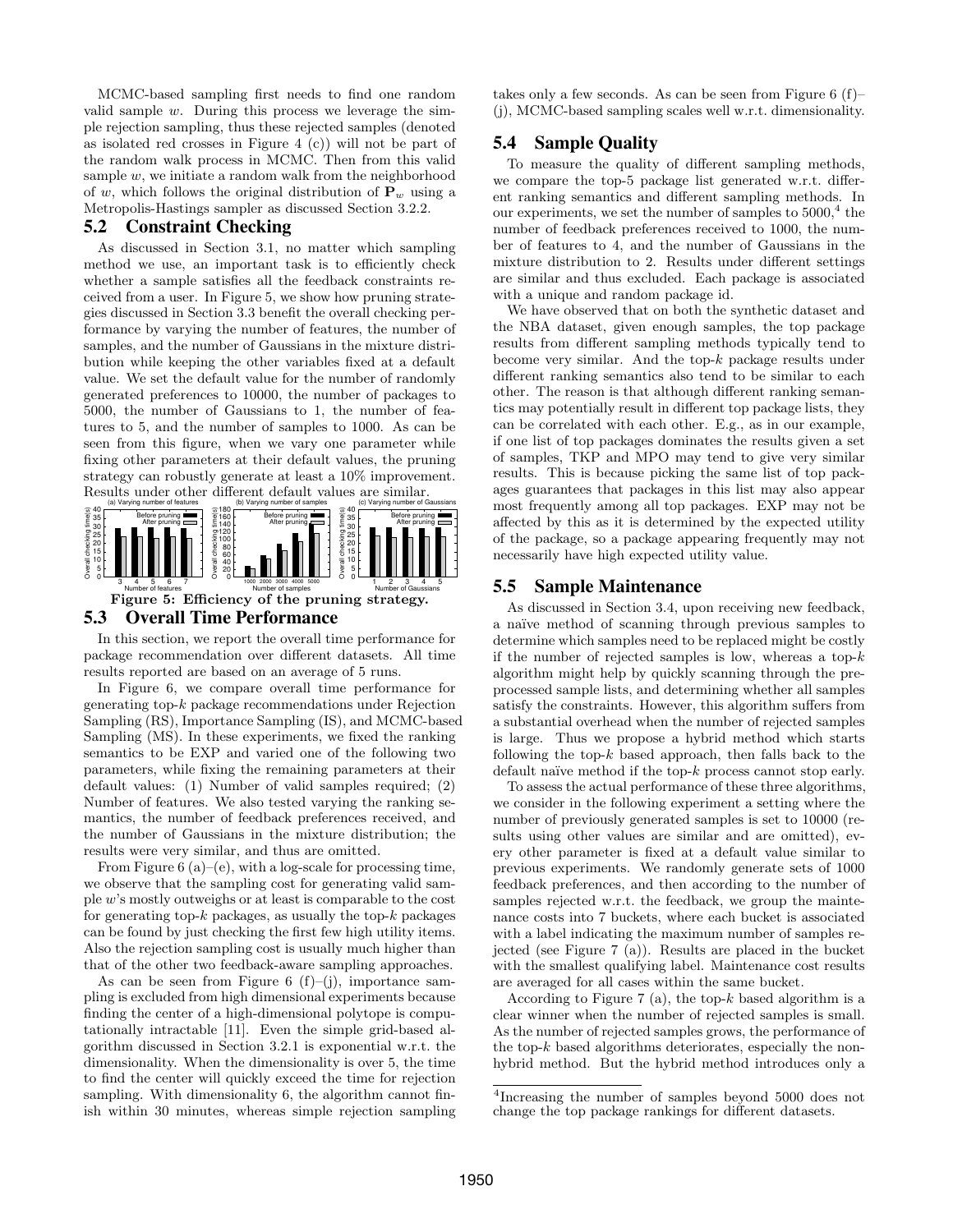

Number of features<br>Figure 6: Overall time performance under various sampling algorithms.

small overhead over the naïve algorithm because of the fallback mechanism, and this overhead can be tuned through the parameter  $\gamma$ . In Figure 7 (b), we show how the cost ratio of each of the top-k and hybrid approaches to that of the naïve approach varies with  $\gamma$ . When  $\gamma$  is very small, the average performance of the hybrid method is very similar to the naïve algorithm as the algorithm is forced to check fewer samples. By slightly increasing  $\gamma$  (e.g., to 0.025 as in Figure 7 (b)), the hybrid method can show over  $15\%$ improvement compared to the naïve method. When  $\gamma$  increases further, the performance deteriorates as it becomes similar to the non-hybrid method. We note that this property means we could adaptively decrease  $\gamma$  in practice until a reasonable performance gain can be observed.



## 5.6 Elicitation Effectiveness Study

To study the effectiveness of the proposed preference elicitation framework, we consider in the following experiment a set of 100 randomly generated ground truth utility functions for the NBA dataset which are not known by the package RS. For each utility function U, we use our proposed algorithm to generate 5 recommended packages along with 5 random packages, and we assume users always pick from these recommendations the one which maximizes U.

In Figure 8, we show for MCMC-based sampling and under EXP, only a few clicks/feedbacks are needed for each query before the system converges to a stable top- $k$  package ranking list. Results for different ranking semantics are similar, so are omitted.



Figure 8: Experiments on elicitation effectiveness.

#### 6. RELATED WORK

Item RS recommend to users personalized lists of single items based on previous transactions of the users in the system. The promise of item RS has been recognized by the database community, resulting in a series of recent research

projects such as RecStore [19], FlexRecs [18], aimed at pushing item RS inside the database engine. However, as pointed out in an influential survey [1], item RS suffer from limited flexibility and cannot be leveraged to recommend packages.

There has been much investigation in the database community into handling of preferences over items, e.g., general preference frameworks [16] [10], skyline queries [4, 22], and top- $k$  queries [13]. However only recently have researchers started considering preference handling for sets of items. This calls for exploring a much larger candidate space, and usually has an aggregation-based feature space, which further complicates the underlying problem. Initial work by AI researchers such as [7] usually focuses on the formal aspects of this problem, e.g., expressiveness of the preference language, but the proposed model is often not practical. In [27], we model preferences on packages using hard constraints and a fixed score function, thus turning the problem of finding the top preferred sets into an optimization problem. However, hard constraints may be too rigid for practical purposes, since users are often flexible or unsure when considering budgets and quality, and may be willing to trade cost for better quality results. In [29] and [20], the authors study an alternative approach of finding skyline packages of fixed cardinality. A severe drawback of this approach is that the number of skyline packages can be prohibitive.

In [30], the authors propose an interactive way to elicit preferred items. The paper does not consider preferences for packages, and more importantly, they assume that the weight parameters of the underlying utility function follow a uniform distribution, and do not discuss how user feedback can be leveraged to update the utility function.

In [22] and [14], the authors have a similar setting of inferring preferences given a set of item comparisons. Both papers focus on inferring a most desirable order directly from given comparisons; whereas in our work, we took a Bayesianbased approach by modeling the parameters of the utility function using a distribution. The most desirable order of packages depends on the uncertain utility function following different ranking semantics. Feedback received only affects the posterior of the parameter distribution.

In [23], the authors consider an interactive way of ranking travel packages. However, the user feedback model in [23] is defined in such a way that for each iteration, the user is asked to rank a set of items instead of a set of packages. Also unlike our framework in which the elicitation of preferences is implicit, [23] requires several iterations of explicit preference elicitation before the system shows the user any recommended package.